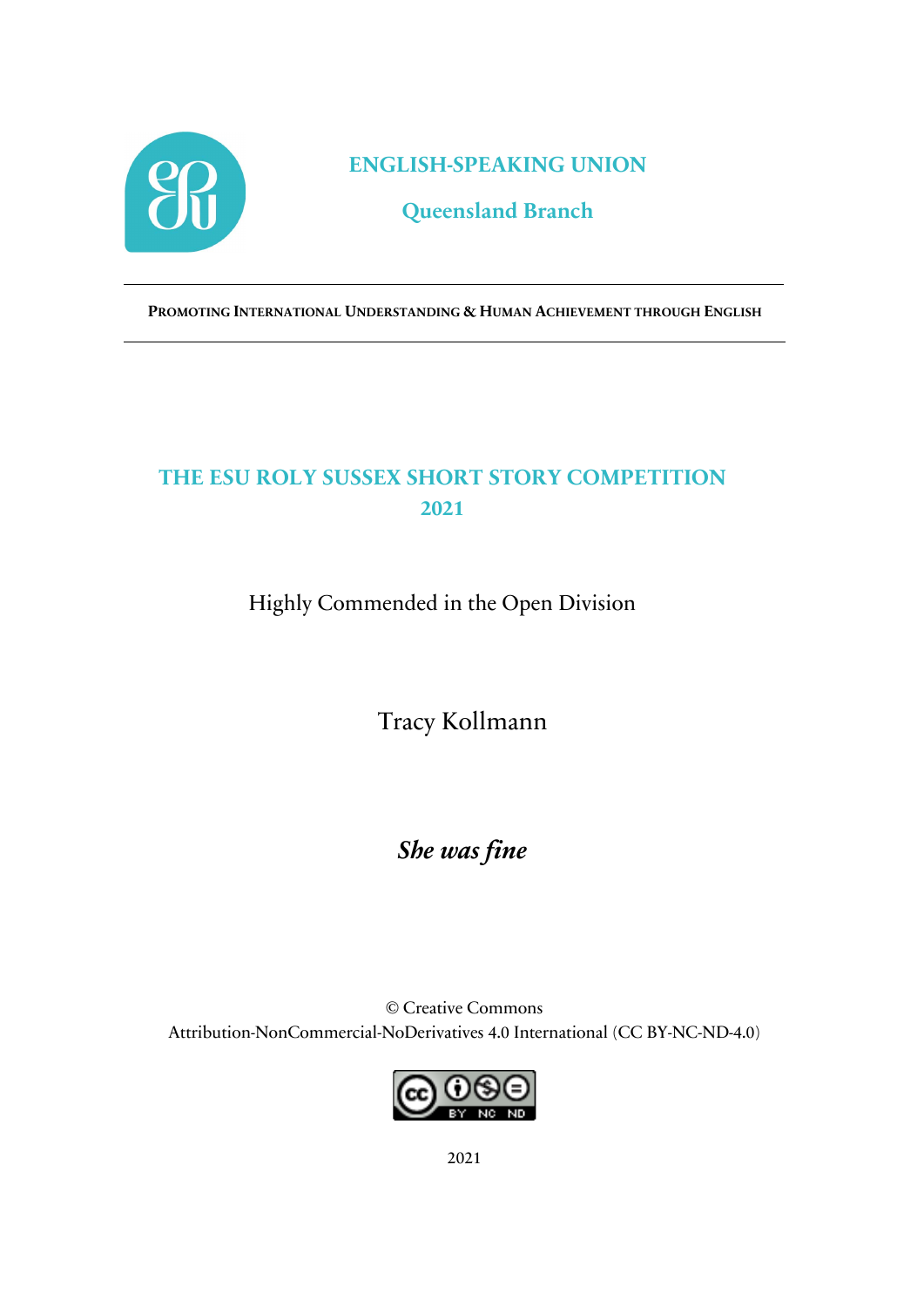## Tracy Kollmann

## *She was fine*

As she stepped off the plane, her feet cushioned by the lush, green grass, her eyes scanning every detail, her ears pricked up, drawn to the intense sounds of the orchestral magnificence of the Cosmopsaltria gestroei, the local species of cicada, singing their little hearts out.

It was hot, bloody hot! The stickiness of the tropical climate only exacerbated by the incredible sting that had already begun on the back of her neck as she tried fruitlessly to cover her exposed skin with her sweat drenched rag for some sort of relief and looked to seek refuge in any available shade – there was none. All she could do was reapply her sunscreen and try to move more quickly in search of shelter.

She started the trek walking along the makeshift airstrip and headed towards the village. From the bottom it looked like a steep hill but by the time she huffed and puffed her way to the top, she asked herself "what the hell was I thinking?". The steep inclines hadn't even begun, and it was only the first day. She was not fine.

Hidden amongst the grass, weeds and masses of overgrowth high above the village, the bunkers from the war remain virtually untouched. Frozen in time with a history, rich in family connections and synonymous with a legacy, one she was proud to call her own.

She tried to imagine peering out to spy the enemy before the whizzing of their bullets would again undeservedly take another life.

Someone's husband, a son, a father, a brother or a friend.

An unenviable task, one taken in their stride as the battle raged back and forth until the silence again took over.

The first night she cried herself to sleep. Her thoughts consumed her and with so much self-doubt, she wondered how she was ever going to make it through the next 9 days.

She was not fine.

After what felt like 10 minutes of broken slumber, she was woken with a jolt at 5am by a loud whistle being blown repeatedly and with a little too much enthusiasm. As she tried to unzip and exit the comfort of her warm sleeping bag, she envisaged shoving that whistle fair up his Khyber Pass. He was a passionate ex-Army Major, awarded the Military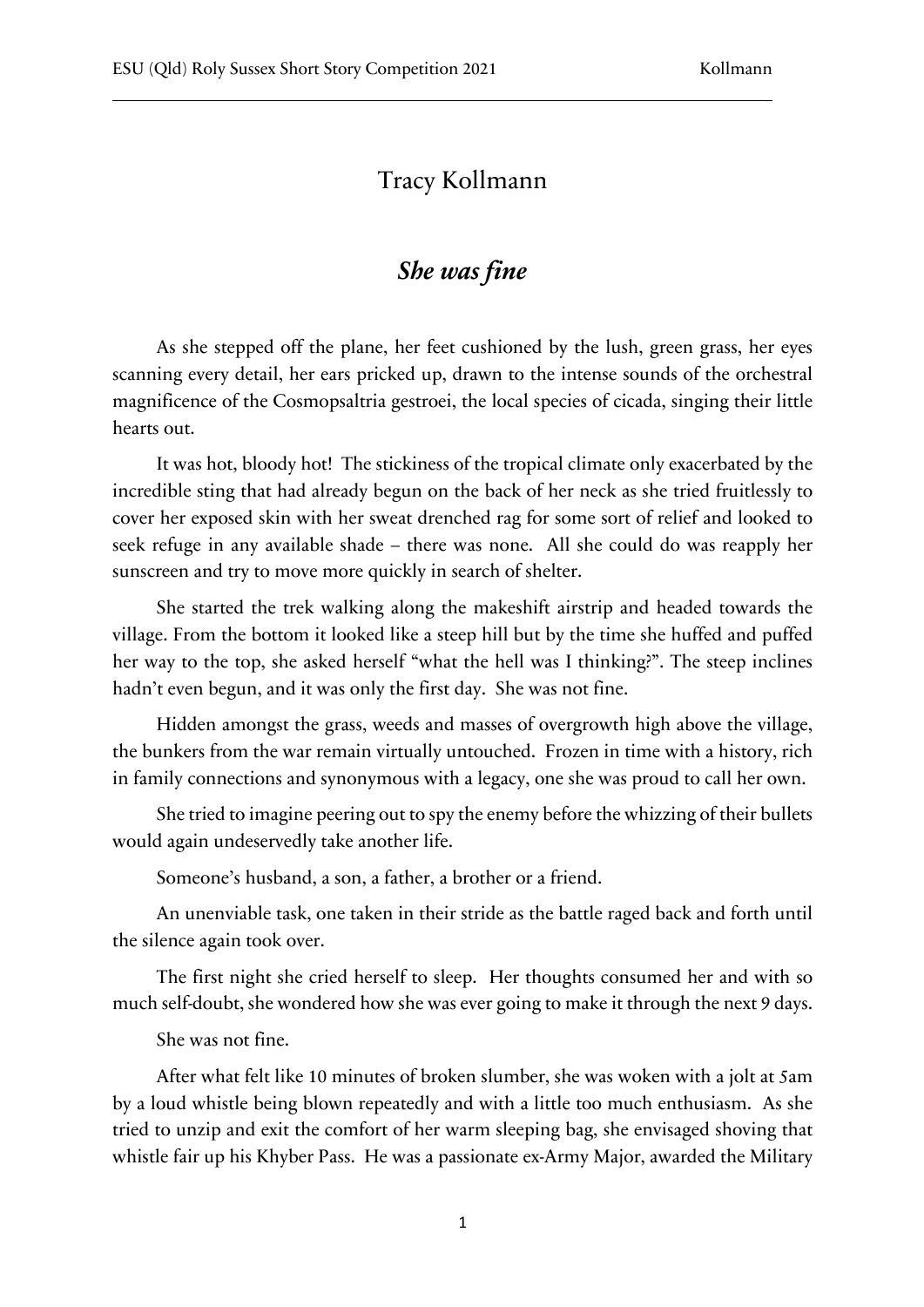Medal for bravery in action, a wealth of knowledge and someone she would definitely want on her side.

This trip was meant to be a pilgrimage, a chance to bond with her Dad as they had finally found something in common, a love of history and a chance to honour her late Grandfather, his father, together, but it would take another 2852 days or 7 years, 9 months and 22 days for her to finally have the courage to take the plunge. She was not fine.

The knock on her front door came as a surprise, given she was only awake as her 10 day-old first-born son had gone from zero to psycho in the space of 10 seconds and was screaming bloody murder at the top of his lungs for his 3am feed.

What came next was absolute heartbreak. She remembers opening the door, holding her newborn and looking into her mother's eyes.

She felt the blood drain from her face and her Uncle saying "take the baby, take the baby". She will never forget the look on her Mother's face coupled with those words she had replayed thousands of times over and over like a bad dream in her head.

"It's your Dad", she said. "He's dead." The words stung her like a hard slap across the face. Her life would never be the same.

As she fumbled her way through the next few months, almost robotically, she often thought about taking this trip and honouring her Dad and Grandad's memory in the way that they had talked about, but the demands of being a new mother and drowning in grief were fast taking their toll on her. She was not fine.

She was undeniably different now, and often viewed her life feeling like she was looking from the outside in. Her marriage suffered. Friends stopped calling, mostly because of how "they" felt uncomfortable and didn't know what to say. At times she didn't care, she could barely make it out of her pyjamas most days. She functioned on minimal sleep and drifted between grief and what she would later confirm to be postnatal depression.

The line was completely blurred, and she rejected whatever help was offered and told those who did bother to ask, "I'm fine". She was not.

The nausea hung around for the first few days and although she didn't feel hungry, she knew if she didn't eat, she wouldn't have the energy or strength to make it.

By midway through the second day, their fearless leader had pulled her aside and in true bloke fashion said, "you need to get your shit together, find whatever it is that bought you here and use it, or you will be going home". His words stung like the sunburn on the back of her neck. Her emotions were raw, but there was no way she was going to be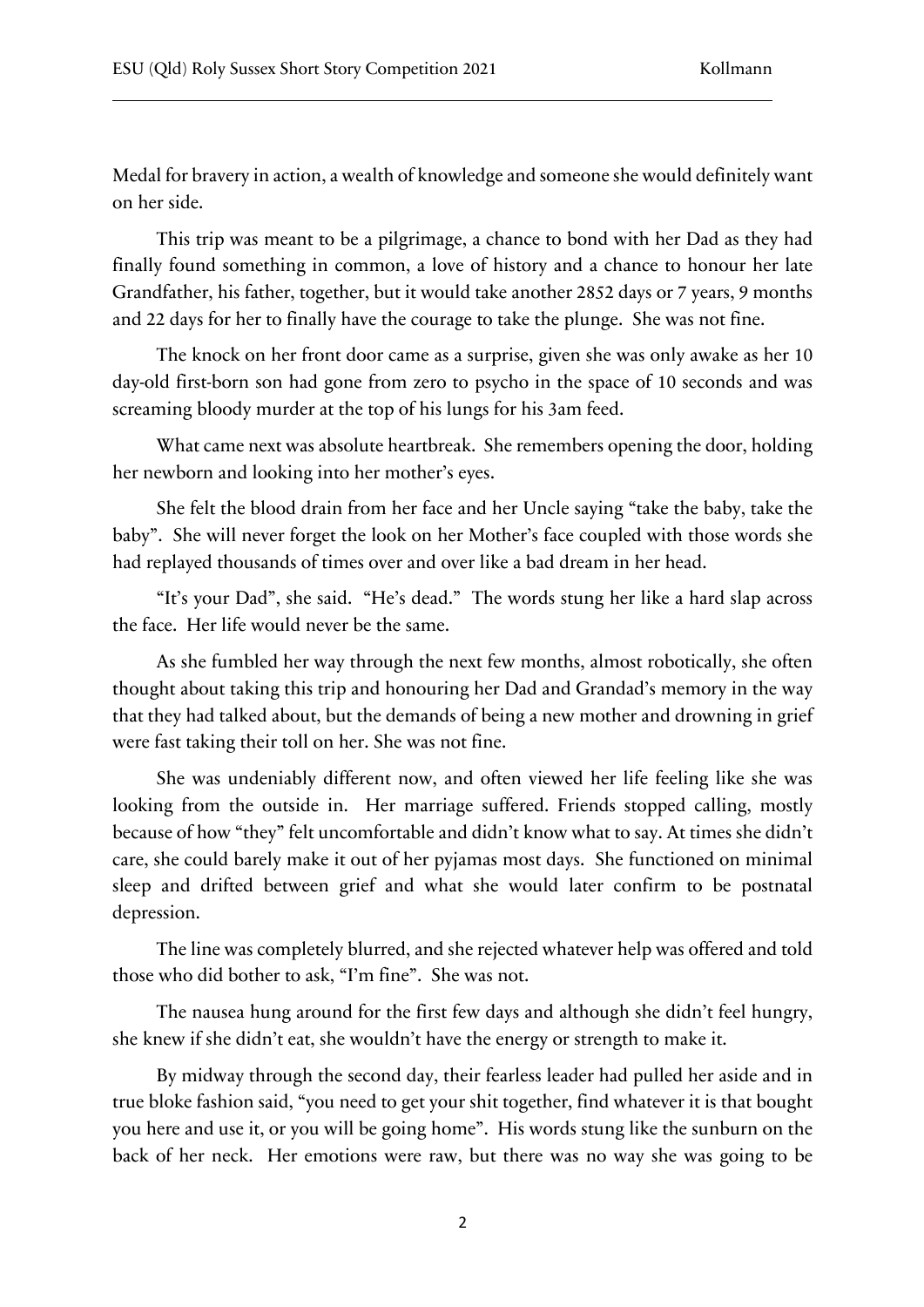helicoptered out without completing this trek. She had told far too many people of her trip and like hell she was going to fail now.

She decided to channel all her energy and focus on her "why". Every time her feet ached, she was tired or felt like giving up, she reminded herself of the fact that she had shelter, she had food and she didn't have anyone shooting at her, although there were times that she felt that being shot would have been the easier option. She wasn't doing it tough!

She encouraged those around her to challenge her and "suck it up princess" became her most favoured words of encouragement.

Each new day proved more challenging than the last, the laughter regarding her bringing a hot water bottle to keep her warm had subsided, being the inaugural winner of the "Dumb Shit Award" enabled her to then pass the baton to another, a worthy winner who dropped their camera down the full long drop, giving the award a whole new meaning.

Joe, her porter and new friend, decided to make a walking stick, just for her. It was hand-carved from a piece of wood he found along the way, it was complete with individual finger grips, a traditional pattern and the words Kokoda 2007 etched on it. He said, "this might help you on your journey". It was beautiful beyond words, and she was so touched by his thoughtful gesture. It would have more of an impact than he will ever know.

They gathered in silence on the steps of the Isurava Memorial surrounded by darkness, all huddled together, shoulder to shoulder, each deep in their own thoughts.

As the first rays of light broke through the clouds across the ridge, it coincided with the soft melodic sounds of what can only be described as angels singing, her new local friends caressed her heart with each word.

As the sun began to rise and the fog lifted enough for her to take in the enormity of the battle that went on here, the magnitude of incredible bravery and human sacrifice, her eyes filled with tears as she read those four simple words on the pillars – COURAGE, SACRIFICE, ENDURANCE and MATESHIP – she was truly honoured to be in the presence of heroes.

As he looked at her with those big, blue, innocent eyes and said "Mummy, are you going to die in the jungle?" noooo, she laughed nervously whilst actually thinking, "oh god, I hope not".

The thought of leaving her now 7-year-old behind, just as she had confirmed the news of her marriage ending, she was completely overwhelmed and unsure about what to do next.

She had waited so long to honour her promise, though felt completely pissed that her Dad had died and not honoured his end of the bargain. She knew she had to go, and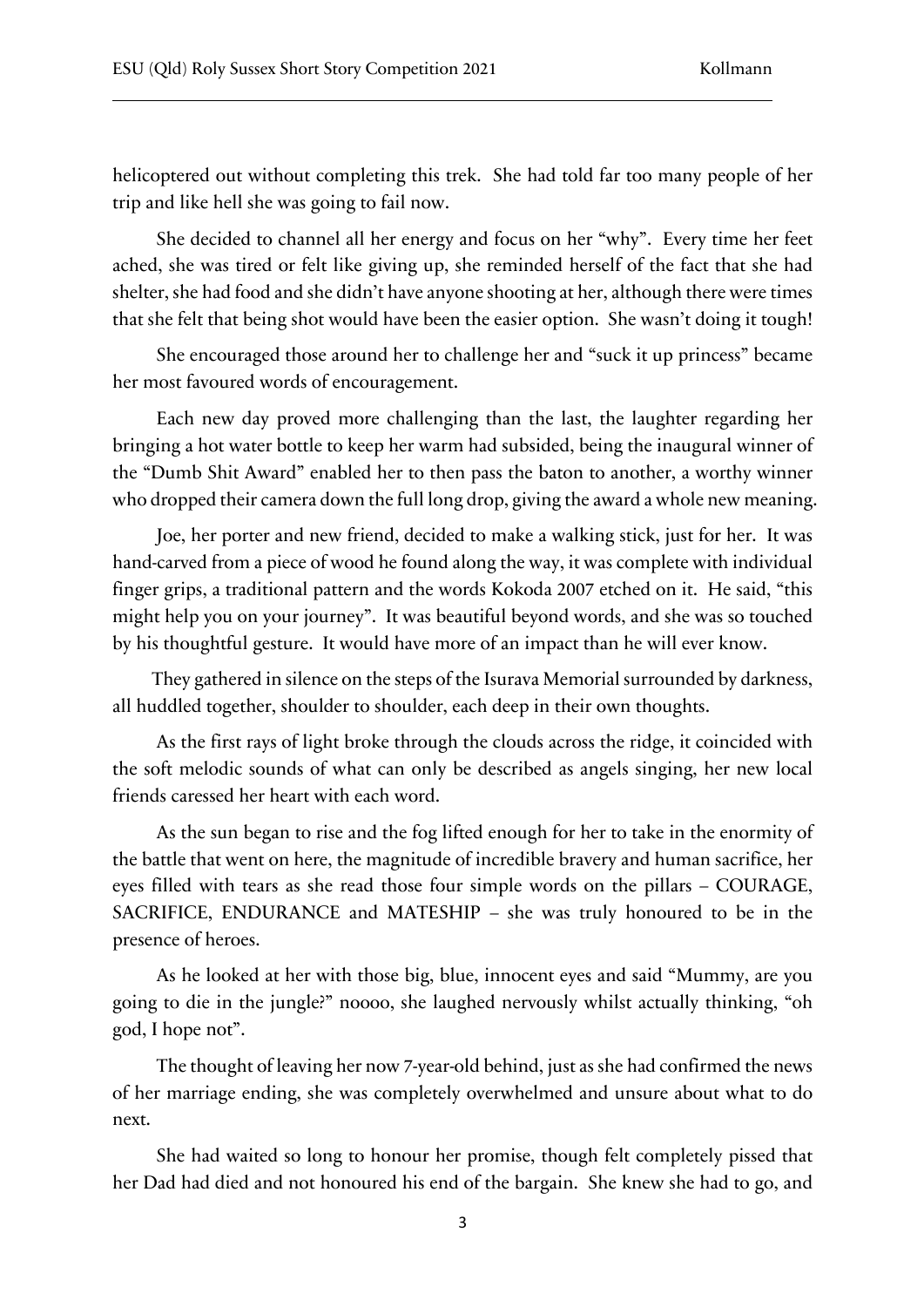she knew it would be ok, but what she didn't know was just how much she needed this and how much it would change her life. She was not fine.

Although today would prove to be her toughest test yet, she had walked for fourteen hours. They had encountered an impassable section of the track where there had been a landside of mud. She bit her lip so hard she could taste the blood to try and hold back the tears as she was told she would have to double back and walk around, adding at least another three hours to her trek today.

Unwavering in her steely determination to finish what she started, she didn't utter a word but just kept putting one foot in front of the other, mud squelching underneath.

Breathing deeply in through her nose and out through her mouth, in through her nose and out through her mouth. Her body took over and did what it had to do. Like a well-oiled machine, functioning without much fuss, it just got on with it.

Her mind was clear, she couldn't allow those negative thoughts to creep in, it would have derailed her completely.

She continued to walk in silence, deep in thought about the demons she was fighting and the reality she would soon need to face. She was not fine.

Although she knew that with each passing day, she was edging ever closer to the end, there was no denying each incline was a rough, soul-destroying ritual that felt like some cruel kind of torture where there was actually no end to it at all.

 $Up-up-up$  - up - up and then you guessed it, up again. TWELVE HOURS A DAY!

She had to remind herself to stop, lift her head and look around. Take in the beauty, pause to reflect on those who had come before her, and sometimes only allowing for one foot in front of the other, she pressed on. Her porter walking barefoot on the side of the mountain, one wrong step could have been catastrophic, but he was both experienced and completely confident in what he was doing.

He never wavered, not once. He was like one of those mountain goats, that walk up the ledges with the greatest of ease.

Some days they talked, about the track, their families, and where the best place to pee was.

Every day "how much further?" she'd ask, he would answer, "not too far", but she knew he was being polite and that he would never actually tell her how far it was, probably because he knew he might end up having to carry her, which would be a disaster for both of them. She wondered about his life, his family, the simplicity of it and whether he was satisfied. Did he know any different, what were his dreams, his aspirations and goals for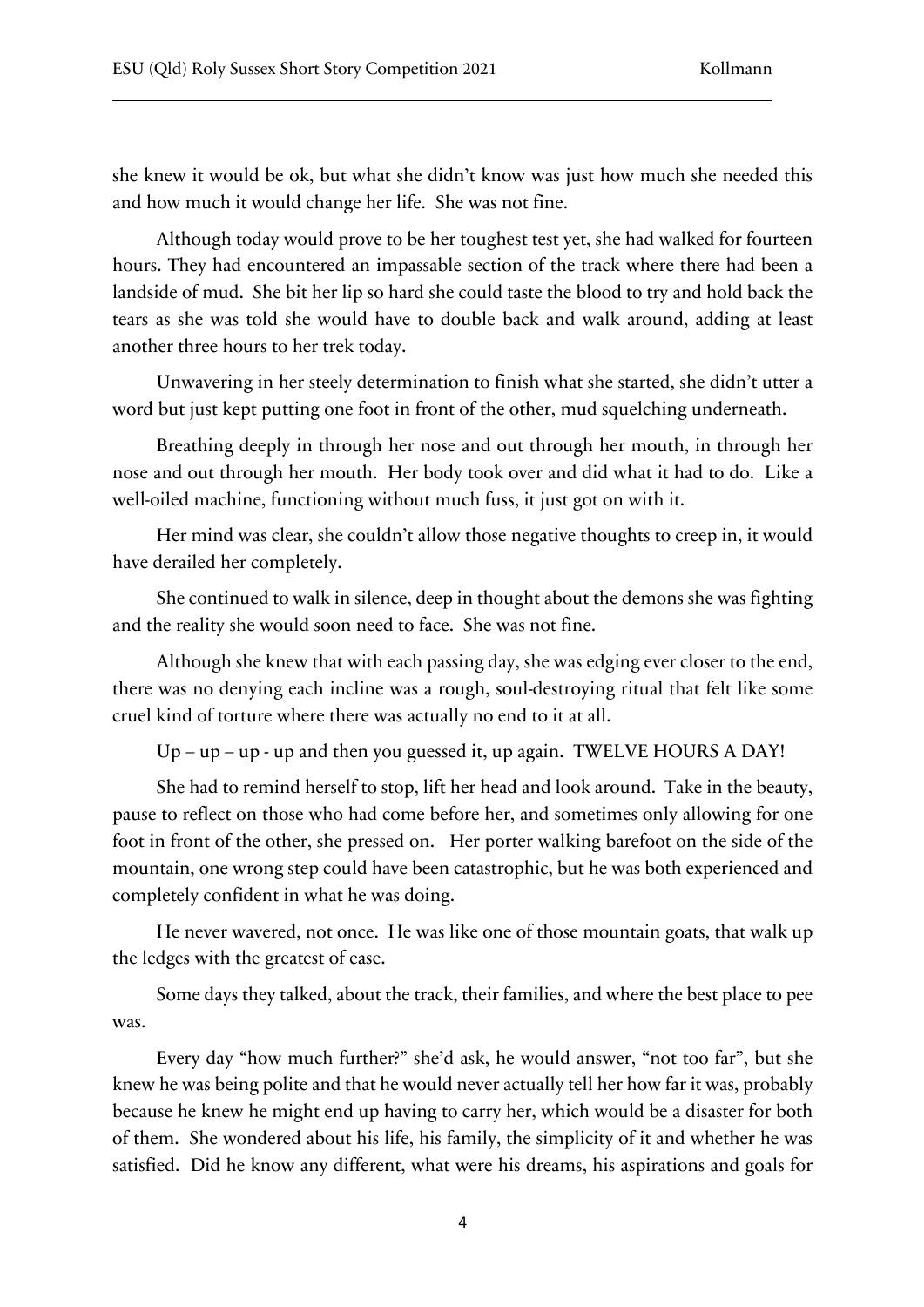the future? He seemed completely content and happy that he was able to provide for his family, as there were not a lot of job prospects for him.

She focussed on being able to get to the next village, where she was usually last or second last in every day – which was fine, as long as she continued to arrive. Most of the locals, the porters and the guides were softly spoken and quite shy. So, when they had about three days to go, she was curious as to why they had become increasingly chatty, full of laughter and what seemed to be, up to mischief. She asked why, was it because they were excited to be going home to their families or having a few days rest?

No, as it turns out they were excited at the prospect of whether she made it to camp every day, as they had been placing bets with each other as to how many days she would last. Given it was getting close to the end, the stakes were particularly high. She didn't know whether to be offended or inspired. She chose the latter. It may have been the extra push she needed to keep her going. She was not fine.

She took comfort in the fact that as each day passed, she continued to show strength and felt what she had first doubted within herself started to dim a little and was pushed further to the back of her mind.

As she ascended the final incline, she could once again hear those angelic voices singing in the distance, "Welcome Home".

She had come so far, the emotion started to spill from her, gently at first with tears streaming down her flushed, sweaty cheeks but the closer she got, the more intense it became, her body shaking uncontrollably as she reached the final peak. As she lifted her head for the last time, she saw they had formed a guard of honour.

As she drew in one last breath and exhaled, the porters, guides, cooks and leaders, some actual descendants of the original Fuzzy Wuzzy Angels, showed such pride, care and genuine concern for her, just as they had done all those years ago.

As she took her final steps towards the arch, she placed her foot firmly on the grass underneath, and finally succumbed to what had been building for so long, she released a sigh that sounded like an injured animal crying out in pain. She was not fine.

Everyone who had already finished, stood clapping her and willing her to keep going.

She had ridden this roller coaster all the way to the end, and it was now time for her to get off. It was beyond anything she'd ever dreamed of.